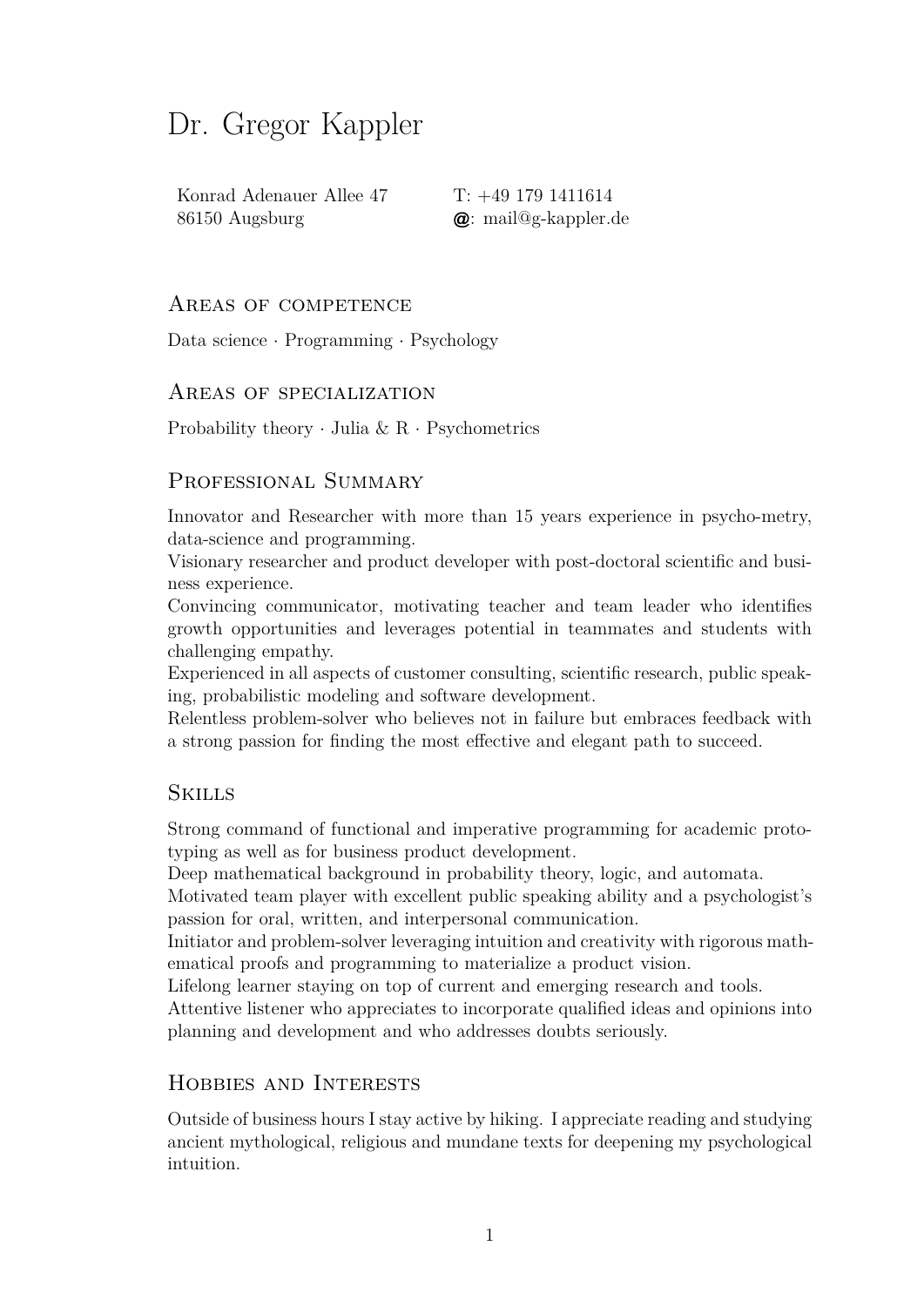## Education

# <sup>2008</sup> *·* <sup>02</sup> **Ph.D. (Dr. phil.) in Psychology (major), Mathematics (minor)** (summa cum laude) Topic: *Quantifying Quality: using a semantic computer analysis of a projective test to investigate the correlation of socio-emotional change and cognitive development in 3 to 5 year olds. Ludwig-Maximilians-Universität*, Munich, Germany Advisors: Norbert Bischof, Beate Sodian, Hans-Jürgen Schneider <sup>2003</sup> *·* <sup>04</sup> **M.Sc. (Dipl.-Psych.) in Psychology (major), Mathematics (minor)** (highest honours) *Ludwig-Maximilians-Universität*, Munich, Germany Advisors: Norbert Bischof, Beate Sodian Appointments held 1. Enterprise Statistical Analyses and Software Development 2017-2021 Independently funded developer & researcher, Germany Contracts, Research & Development 2014-2017 **Fuzzy Logix, Charlotte, US** Principal Data Scientist Europe & Sales Engineer 2013-2014 **Meinkauf, Vienna, Austria** Head Data Scientist

- 2008 **30digits, Munich, Germany** [Senior Tech](http://www.meinkauf.at)nical Consultant
- 2007-2008 **CaptaWorks, Munich, Germany** [Solutions](http://30digits.de/) Architect
- 2005-2007 **Autonomy Services Ltd., Cambridge, UK** (acquired by HP) Senior Technical Consultant
- 2000-2005 **Globallinxs GmbH, Munich, Germany** (acquired by Autonomy Services Ltd.) [Senior Technical Consultant](http://www.autonomy.com/index.en.html) & Software Engineer
- 2000 **Scanline VFX**, Munich, Germany **Contractor**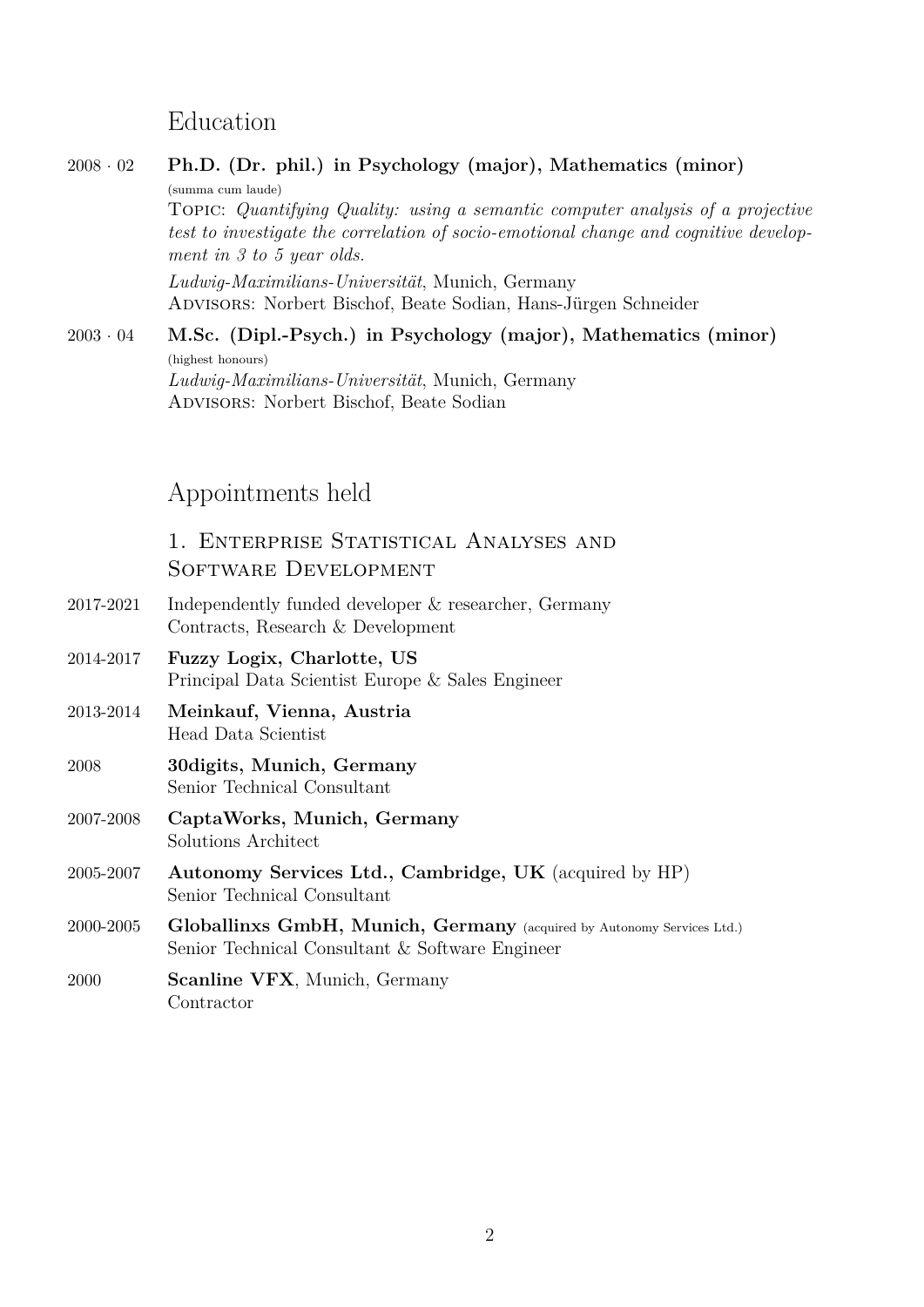#### 2. Research

- $2014 \cdot 10$  $-2016 \cdot 10$ **Friedrich Schiller University of Jena, Germany** Postdoctoral Researcher *Department of methodology and evaluation research*
- 2008-2013 **University of Vienna, Austria** Postdoctoral Researcher *Institute for Applied Psychology: Health, Development, Enhancement & Intervention*
- 2008 **University of Cologne, Germany** Postdoctoral Researcher *Faculty of Human Science*
- 2008-2009 **Heinrich-Heine-University Dusseldorf, Germany** Postdoctoral Research Associate
- 2003-2007 **Ludwig-Maximilians-University, Munich, Germany** Research Assistant Research Fellow <sup>2004</sup> *Department of Psychology*

#### 3. Teaching

- $2014 \cdot 10$ **University of Jena, Germany**
- $-2017 \cdot 10$ Lecturer & Supervisor BACHELOR PROGRAMME IN PSYCHOLOGY *Multivariate Statistics* (Lecture) Supervised 4 Bachelor Theses

#### 2009-2013 **University of Vienna, Austria**

Lecturer & Supervisor

PhD Programme in Psychology *Multilevel Growth Models using MPLUS* (Workshop) *Data Analysis and Visualisation with R* (Workshop) *Data Analysis using MPLUS* (Workshop) *Nonparametric Methods using R* (Workshop)

Kappler, G., & Bergsmann, E. M. (2012, March). *Growth-Models in MPLUS.* Invited Presentation for Young Researchers at the University of Vienna., Vienna, Austria

Kappler, G. (2011a, December). *Nonparametric Methods.* Invited Presentation for Young Researchers at the University of Vienna., Vienna, Austria Lüftenegger, M., Kappler, G., & Bergsmann, E. M. (2011, May). *Introduction to MPLUS.* Invited Presentation for Young Researchers at the University of Vienna., Vienna, Austria Masters Programme in Psychology *Open Data in Psychological Research* (Course)

Diploma Programme in Psychology Supervised 11 Diploma Theses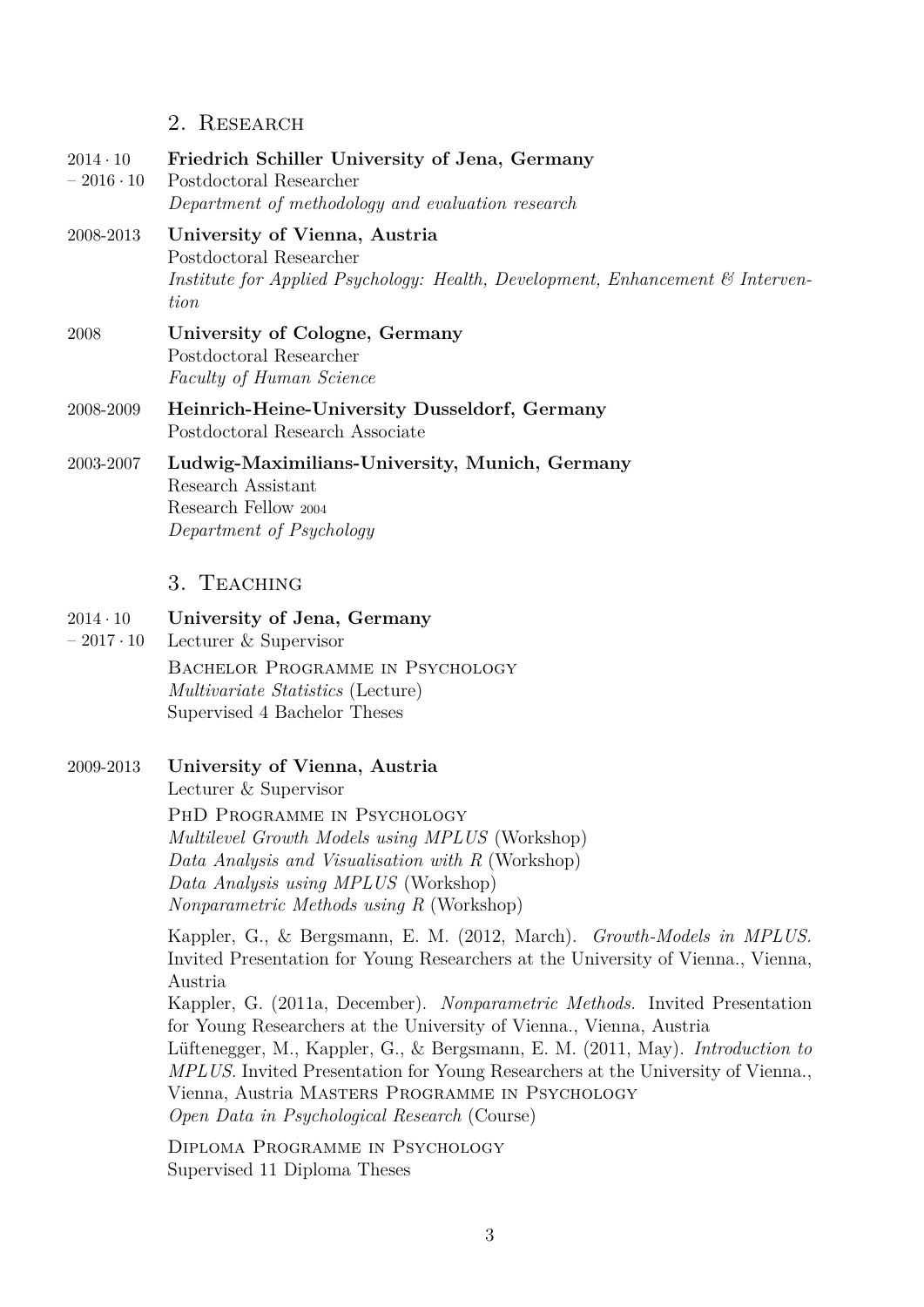*Physiological Stress Regulation in Children Microanalytic Coding of Behavior Statistical Methods using SPSS*

2003-2007 **Ludwig-Maximilians-University, Munich, Germany** Teaching Assistant Diploma Programme in Psychology *Social and Cognitive Co-Development of Preschool Children*

## Enterprise Experience

2017-2020 Independently funded research and development, contractor, Augsburg, Germany. *CombinedParsers.jl julia development*.

> *Product development of a scientific measurement and graph-data platform in next generation programming language Julia (backend) and Elm (frontend).*

> *[Research and develo](https://github.com/gkappler/CombinedParsers.jl)pment of fast measurement-search algorithms from category and probability theory.*

2014-2017 Contractor for **Fuzzy Logix**, Charlotte, USA.

*Head of product development of AdapteR, Fuzzy Logix R package to translate R syntax to in-database analytics with SQL.*

*Consulting regarding fast in-database analytics comprising various prediction, clustering and other statistical methods in real-world big-data appliances /(e.g. Survival analysis with Siemens Corporate Technology*, *Lasso regression with Roche)*.

- 2012-2014 Contractor for **Meinkauf**, Vienna, Austria. *Application of Bayesian Text Models to suggest similar offers and offers that match customers' interests.*
- 2007-2008 Contractor for **[30 digits](http://www.meinkauf.at)**, Munich, Germany.

*Integration of Semantic Intranet Search (Autonomy IDOL)* for TKK, Hamburg, Germany *Development o[f a java/js](http://www.30digits.de/)p web application for vertical internet search* for Nexus MEDIA, London, UK

2005-2007 Senior Technical Consultant (Contractor) for **Autonomy Services Ltd.**, Munich, Germany.

> *Implementation of Online Recipe Search with [java/jsp](http://www.autonomy.com/index.en.html)* for Martha Stewart, New York, USA.

*Integration of Semantic Intranet Search (Autonomy IDOL)* for Nokia, Helsinki, Finland. InvestNI, Belfast, UK. Mastercom, Mailand, Italy. MOL, Budapest, Hungary.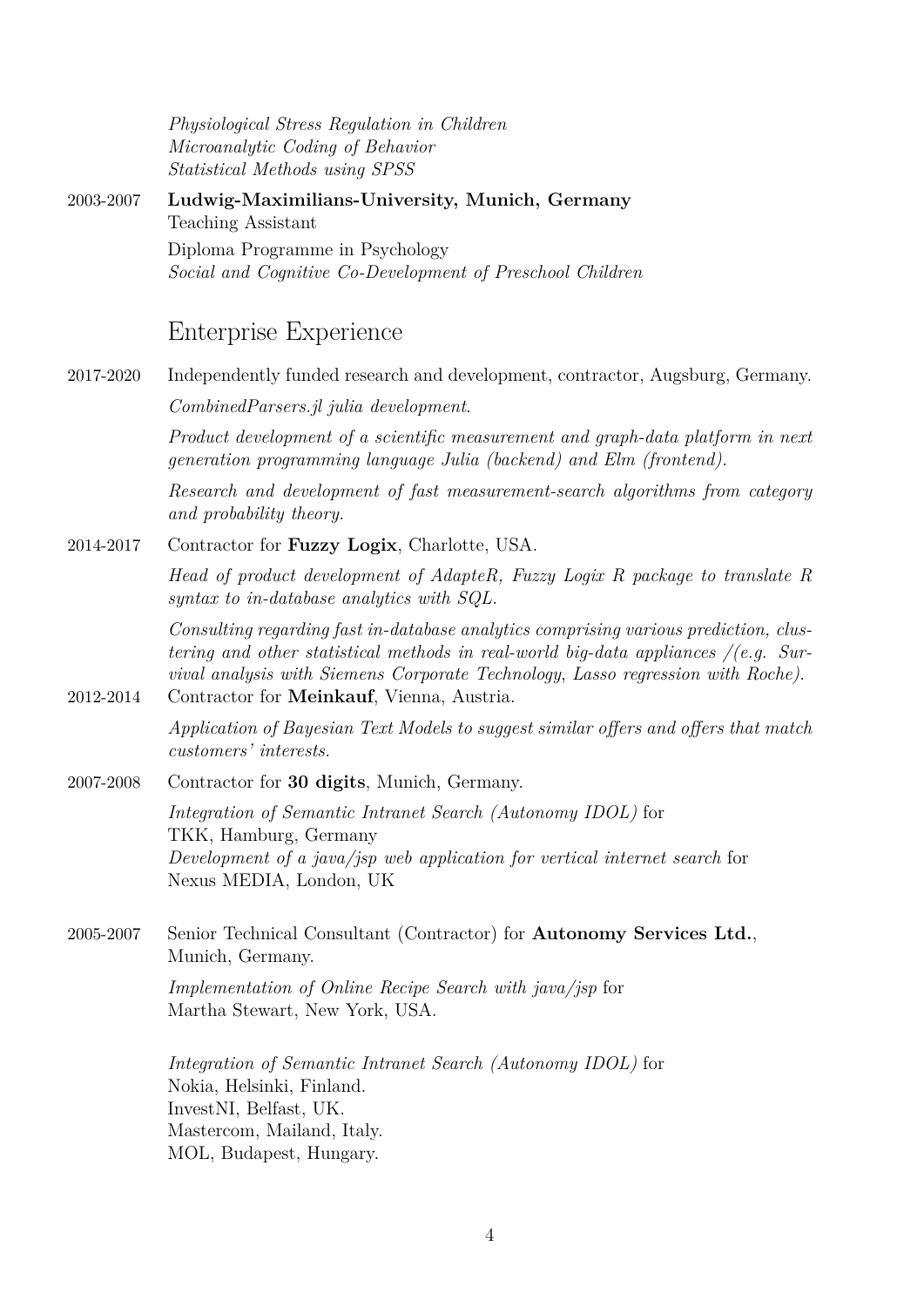*Development of a custom java SOAP-API for semantic personalization of mobile content based on Autonomy IDOL* for Turkcell, Istanbul, Turkey.

- 2000-2005 Senior Technical Consultant & Software Engineer (Contractor) for **Globallinxs GmbH**, Munich, Germany. (bought 2005 by Autonomy Services Ltd.) *Java-developer; integration of corporate semantic search using Autonomy IDOL.*
- 2000 Contractor for **Scanline VFX**, Munich, Germany. *Development of an algorithm for tracking [objects in image se](http://www.autonomy.com/index.en.html)quences for positioning of video effects and stabilizing camera movement. Implementation in C*.

# IT & programming skills

Continuous Development: *docker* Statistical Computing languages: *Julia, R, MPlus* Programming languages: *Elm, emacs lisp, java, C, C++* Scripting languages: *shell script* Query languages: *SQL* Authoring: *emacs, orgmode, Eclipse* Digital Typesetting: *LATEX* Revision control: *git, subversion, CVS*

Operating [System](http://www.gnu.org/s/emacs/)s: *[OSX, L](http://orgmode.org/)i[nux, W](http://www.eclipse.org/)indows*

# Languages

German (native speaker) English (professional proficiency)

# Networks

#### SCIENTIFIC AFFILIATIONS

2012-present European Association of Methodology (EAM)

1996-present [Studienstiftung des deutschen Volkes](http://www.eam-online.org) [German National Academic Foundation]

### SCIENTIFIC PROJECTS

2011-2017 *[Moderne Psychometrie impliziter Mo](http://www.studienstiftung.de/en/start.html%5D)tive [Modern psychometrics of implicit motives]*. Gregor Kappler with Schönbrodt, F., Hagemeyer, B., Busch, H., Dufner, M., Engeser, S., Gerstenberger, F., Hosoya, G., Koch, T., Kuhn, J.-T., & Nussbeck, F.

> CONTRIBUTIONS: Using Bag-of-Words models for devising a psychometric measurement model for the analysis of texts.